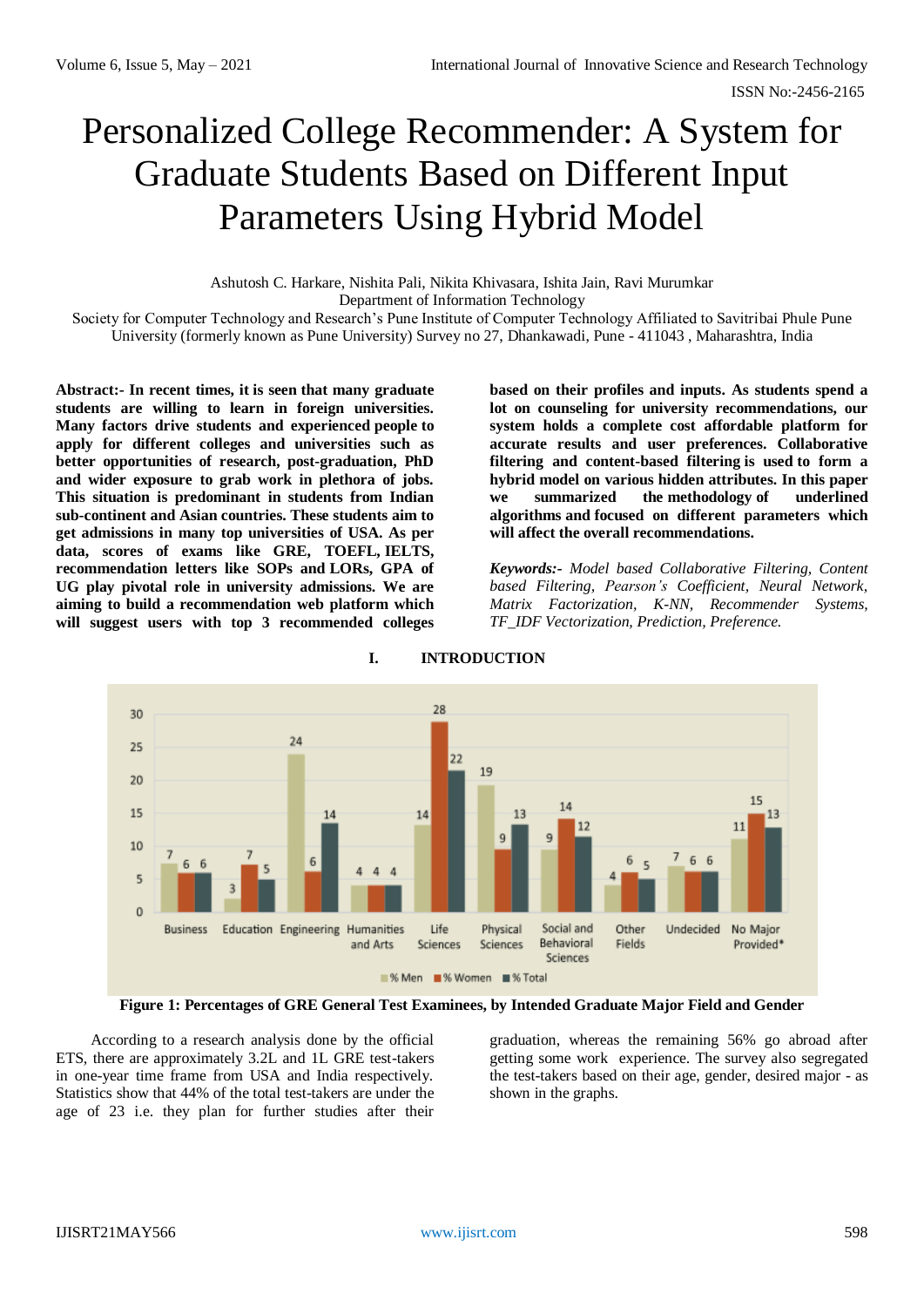

**Figure 2: Percentages of GRE Test Examinees, by Age Group and Gender**

Owing to this data, it is evident that the large numbers of students take GRE for their future studies. With the surge in the number of students pursuing higher studies nowadays, and many universities available, the students often find themselves confused with the plethora of options to choose from.

Factors like the GRE score, TOEFL score, SOP, LOR, education fees, cost of living, university ranking, etc need to be considered. There are many firms available these days that offer a counselling plan to the students and help in choosing the ideal universities. However, these counselling firms cost a lot money that would have otherwise been saved by the students and rather invest that amount in their university applications. Consequently, our model comes into picture and helps the user to decide the top-n universities based on the user's profile whether it is LinkedIn or other input forms.

In the dataset we will have user's GRE score, TOEFL/IELTS score, number of projects, internships, job experience, cost of living, major, earnings, etc. We will get user's data from their LinkedIn profile, resumes or through the input form at the home page of our web portal. To predict the list of universities best for the user, Hybrid Filtering which is the combination of collaborative filtering

and content-based filtering will be used. The user sees top-n universities on screen as output after the working of recommendation engine.

# **II. APPROACHES**

- 1. *Content based filtering* In this approach of recommendation systems, the selected user preference or features play an important role. The recommendation is based on the similarity of features selected by related or matched users of the system. For example, if two users of the same interest are using the book finder and one user selects the science fiction books as its genre, then other user might also get science fiction as the recommendation.
- 2. *Collaborative filtering* –In this approach similarity between the users or the items is taken into consideration. For example, if two users of the book review system have rated the two books with similar rating, then the non-similar book item recommendation of one user might be based on the ratings or interest shown by another user.

Table below shows the subtypes of above approaches and the algorithms which can be used to implement.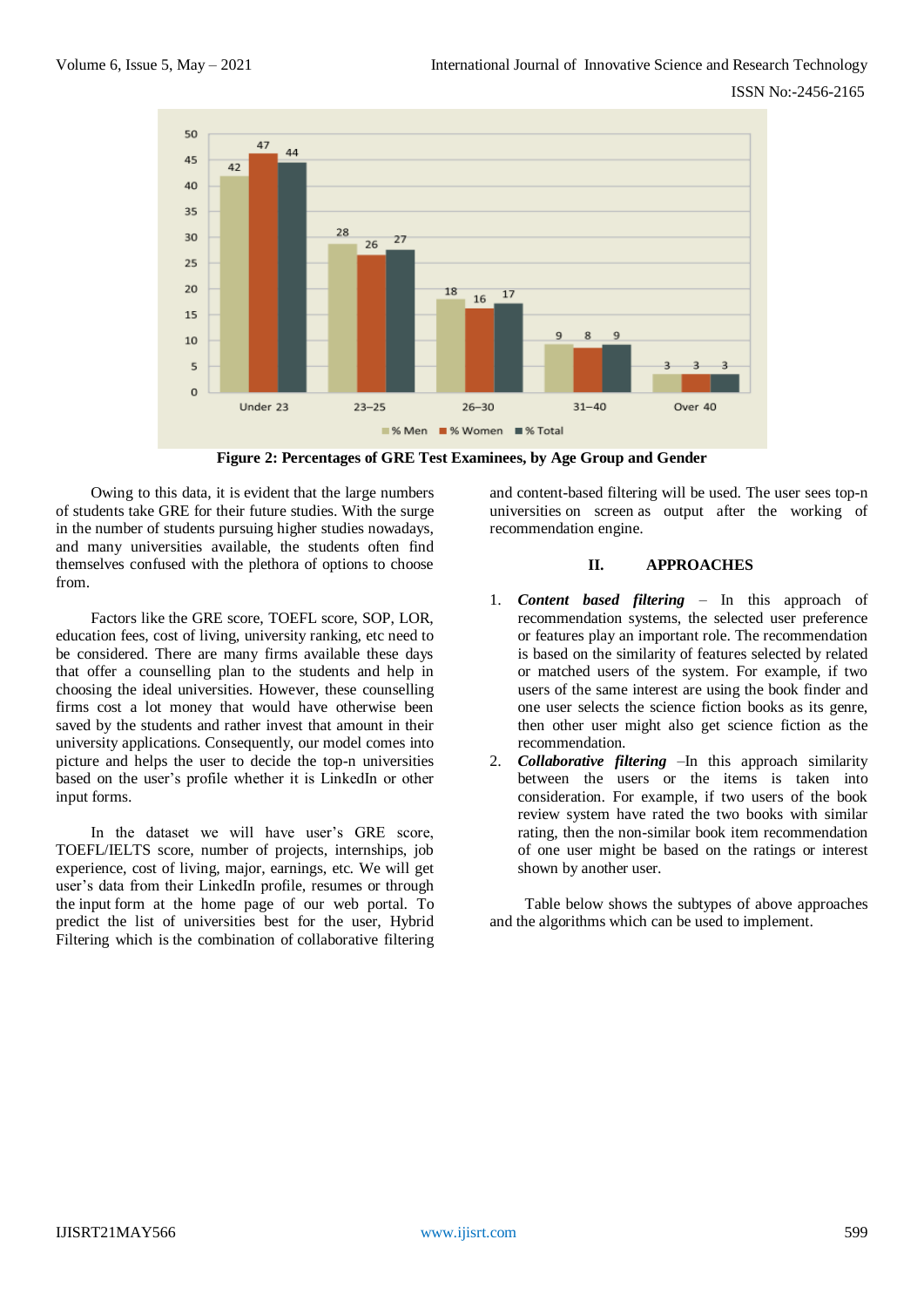| Recommendation<br>Approaches         |                             | Algorithms                                                                                                                 | Applied<br>Techniques                                                                                                                                                                                              |
|--------------------------------------|-----------------------------|----------------------------------------------------------------------------------------------------------------------------|--------------------------------------------------------------------------------------------------------------------------------------------------------------------------------------------------------------------|
| Content<br>-based<br>RS              | Heuristi<br>c-based<br>CBF  | - K Nearest Neighbor<br>- Clustering                                                                                       |                                                                                                                                                                                                                    |
|                                      | Model-<br>based<br>CBF      | - Bayesian<br>- Clustering<br>- Neural networks                                                                            |                                                                                                                                                                                                                    |
| Collabo<br>rative<br>Filtering<br>RS | Memor<br>y-based<br>CF      | - User-Based<br>- Item-Based<br>- RA<br>- UOS<br>- MLCF<br>- ULPE<br>$-IGPE$                                               | $K$ -Nearest<br>Neighbor<br>- Graph Theory<br>- Decision tree<br>- Web mining<br>Support vector<br>machine<br>- Bavesian models<br>- Clustering<br>Association<br>mining                                           |
|                                      | Model-<br>based<br>$\rm CF$ | - Slope 1<br>- Weighted Slope 1<br>- RSVD<br>$-$ NMF<br>- PMF<br>- BPMF<br>- NPMF<br>- RSNMF<br>- ANLF<br>- INLF<br>- ESLF | -Principal<br>Component<br>Analysis (PCA)<br>-Bayesian<br>networks<br>- Clustering<br>- Latent semantic<br>analysis<br>- Neural networks<br>- Linear regression<br>-Probabilistic<br>models<br>-Maximum<br>entropy |
| Hybrid RS                            |                             | - Feature combination<br>Recommendation<br>results combination<br>Other                                                    | - Bayesian<br>- Clustering<br>Linear<br>combination<br>Probabilistic<br>models<br>Maximum<br>entropy                                                                                                               |

**Table 1: Algorithms for the recommendation approaches**

## **III. LITERATURE SURVEY**

- [1] Explains different algorithms and approaches used for recommender systems. It has classified approached into three types – Content-based filtering, Collaborative and hybrid model. It also provides summary of different algorithms to be used.
- [2] Has a course recommender system for students in different colleges. It uses a novel user-based collaborative filtering algorithm implemented. Results of this algorithm are compared with different existing approaches.
- [3] Provides Bayesian model which is good in accuracy and the results of this model can also be explained effectively. Compares results with different existing systems like matrix factorization.
- [4] Has implemented model of educational services recommendations. It explains about the approach of, Multi-Layer-Perceptron (MLP) which takes the Ndimensional and non-linear features to implement the algorithm.
- [5] Explains TF\_IDF Vectorization technique for parsing user LinkedIn profiles and through their resumes. It also provides the detailed explanation about university recommendation system. It takes the data from user profiles and recommends to 10 colleges. It uses cosine

similarity for recommendation engine.

- [6] Explains in detail about cosine similarity and Pearson's coefficient for collaborative filtering approach in recommendation engine. It uses these algorithms to predict graduate schools for students. Implementation is also done on USA graduate schools' dataset with accuracy results provided.
- [7] Has detailed explanation about Multi criteria Collaborative Filtering. It also proves it by taking a survey on one dataset. For hard, intricate and huge datasets, Multi criteria Collaborative Filtering (MC-CF) gives better accuracy as well as performance and top-quality recommendations for users considering all varied features of items and users. CF algorithms often need continuous updating because of a constant increase in load of information, ways of retrieve that information, scalability and sparseness in rating matrix. Dimensionality Reduction techniques like: Matrix Factorization and Tensor Factorization techniques have been evaluated.
- [8] Consists of comparison with existing models like cosine similarity, Pearson's coefficient, Jaccard, mean squared difference for product recommendation using collaborative filtering. A novel approach of triangle similarity is discussed and elaborated with the help of six commonly used datasets.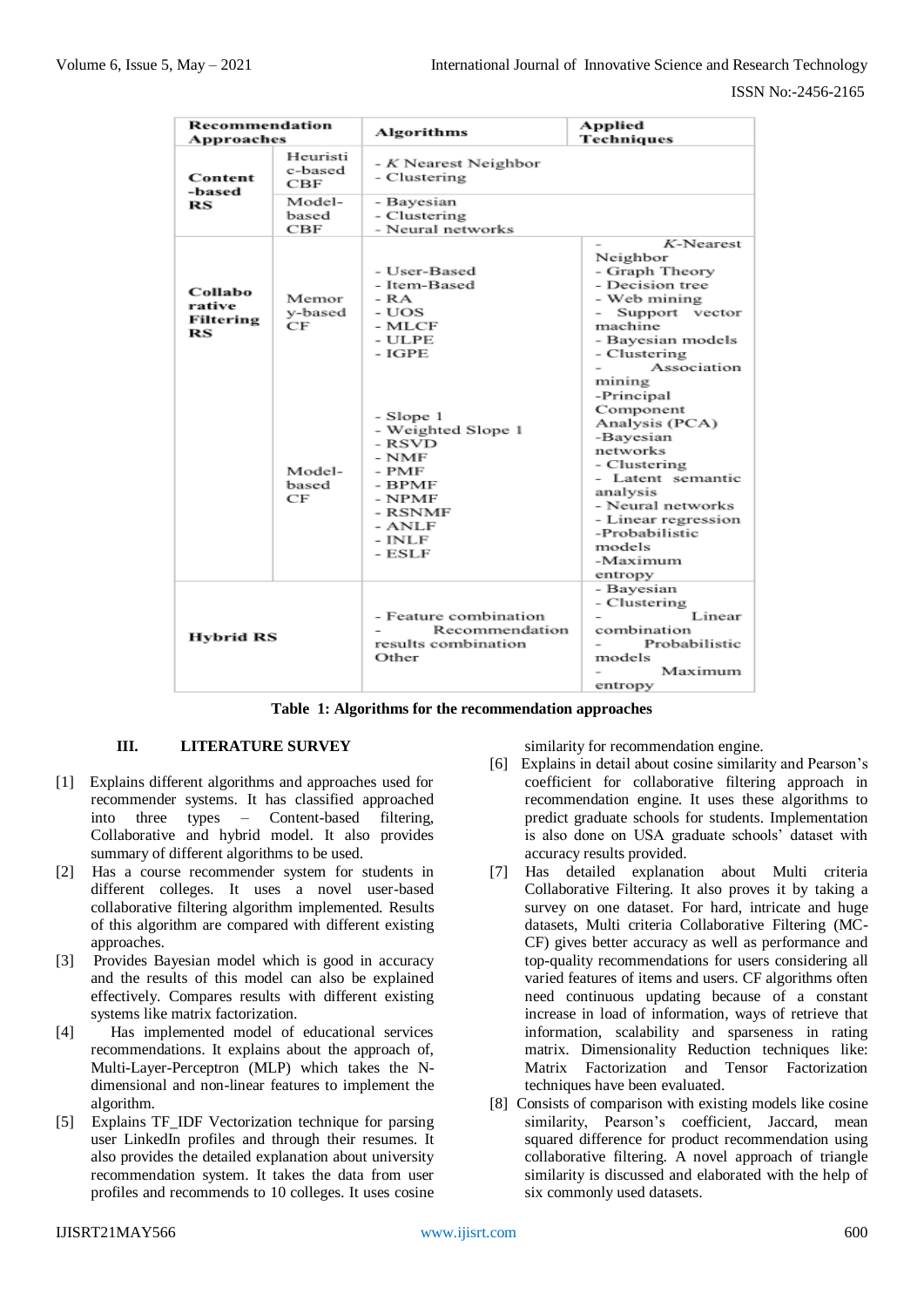#### ISSN No:-2456-2165

- [9] Has explained opinions about the existing algorithms kike collaborative filtering and mass diffusion. The authors provided a novel Cov-covariance recommendation method based on correlation coefficients. This approach also provides precision and accuracy of results. This method first expresses the positive and negative correlation among random samples without knowing the distribution of items in the dataset. Then it sorts and segregates popular items in recommendation list. Usability of these approaches was also shown by implementing those in movie recommendations.
- [10] This paper shows innovative approach and lists popular algorithms to be used in recommendation systems. It also uses ANN with complex neural networks for improving the precision of results on various attributes of datasets. It uses student course and stream selection-

based recommendation engine to reduce the dropout rate. It showed the use of random forest, k-means, multilevel perceptron, support vector machines to evaluate the dataset and including every attribute in the prediction. Encoding technique was also used to combine two to three attributes and form a score for all three combined.

#### **IV. PROPOSED METHODOLOGY**

Our implementation aims to build a web application which will recommend top 3 universities based on user profile and preferences. In this process, we are aiming to use hybrid recommendation algorithm which will consist of collaborative filtering followed by content-based filtering. We have shown the detailed flow through the diagram.



**Figure 3: Flowchart of the hybrid recommendation system**

Database is connected to the LinkedIn profiles and the resumes submitted by the students. Different algorithms can be used to parse the data and extract relevant information from the profiles. Database will fetch and store the data from these profiles. The database can also provide data to the data cleaning phase. Users can also provide the information through a form which will be provided after the successful login of student to our web portal.

The data from the user is then transmitted to the data cleaning phase. The output of this phase will prepare the data for model training. According to data parsed in phase 1, model based collaborative filtering algorithm will work to reduce the data weight.

Considering different parameters of the user data, the memory based collaborative filtering algorithm will match this data to the data of professors and university data. It will narrow down the recommendation options. This is then provided as an input to the content-based filtering algorithm.

According to the data fields in all the datasets, the content-based filtering algorithm will match the best option according to the items in the datasets. The output of this phase will give the user top 3 recommendations of their preference and qualifications.